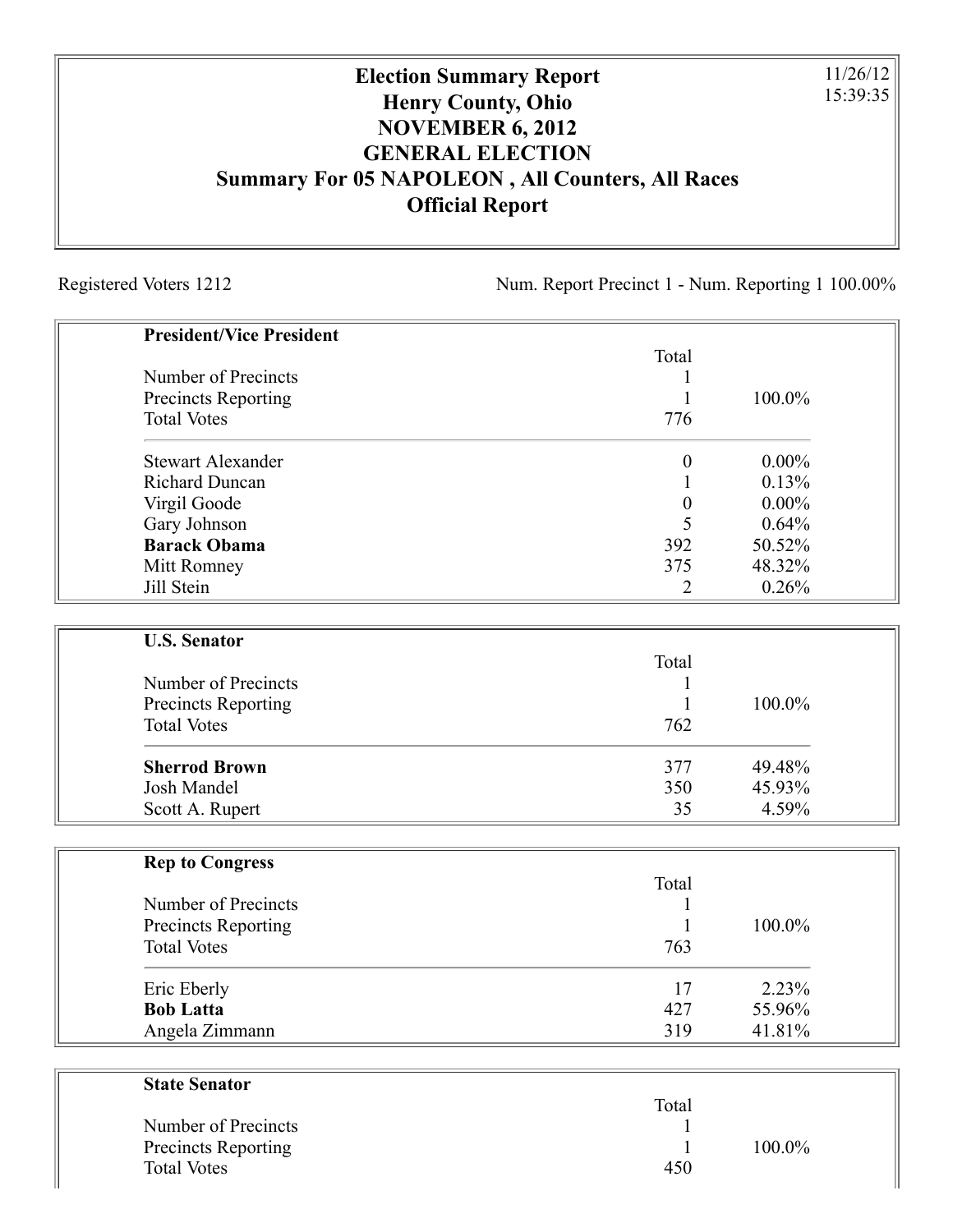| <b>Cliff Hite</b>                         | 450   | 100.00% |
|-------------------------------------------|-------|---------|
| <b>State Representative</b>               |       |         |
|                                           | Total |         |
| Number of Precincts                       |       |         |
| Precincts Reporting                       |       | 100.0%  |
| <b>Total Votes</b>                        | 725   |         |
|                                           |       |         |
| John H. Vanover                           | 296   | 40.83%  |
| Lynn R. Wachtmann                         | 429   | 59.17%  |
|                                           |       |         |
| <b>County Comm 1-2-2013</b>               |       |         |
|                                           | Total |         |
| Number of Precincts                       |       |         |
| Precincts Reporting                       |       | 100.0%  |
| <b>Total Votes</b>                        | 712   |         |
|                                           |       |         |
| <b>Glenn A. Miller</b>                    | 409   | 57.44%  |
| Richard C. Myers                          | 303   | 42.56%  |
|                                           |       |         |
| County Comm 1-3-2013                      |       |         |
|                                           | Total |         |
| Number of Precincts                       |       |         |
| Precincts Reporting                       |       | 100.0%  |
| <b>Total Votes</b>                        | 509   |         |
| <b>Robert E. Hastedt</b>                  | 509   | 100.00% |
|                                           |       |         |
| <b>County Auditor</b>                     |       |         |
|                                           | Total |         |
| Number of Precincts                       | 1     |         |
| Precincts Reporting                       |       | 100.0%  |
| <b>Total Votes</b>                        | 491   |         |
| <b>Kevin Garringer</b>                    | 491   | 100.00% |
|                                           |       |         |
| <b>Prosecuting Attorney</b>               |       |         |
|                                           | Total |         |
| Number of Precincts                       | 1     |         |
| Precincts Reporting                       |       | 100.0%  |
| <b>Total Votes</b>                        | 525   |         |
| John H. Hanna                             | 525   | 100.00% |
|                                           |       |         |
| <b>Clerk of Court Common Pleas</b>        |       |         |
|                                           | Total |         |
| Number of Precincts                       |       |         |
| Precincts Reporting<br><b>Total Votes</b> | 502   | 100.0%  |
|                                           |       |         |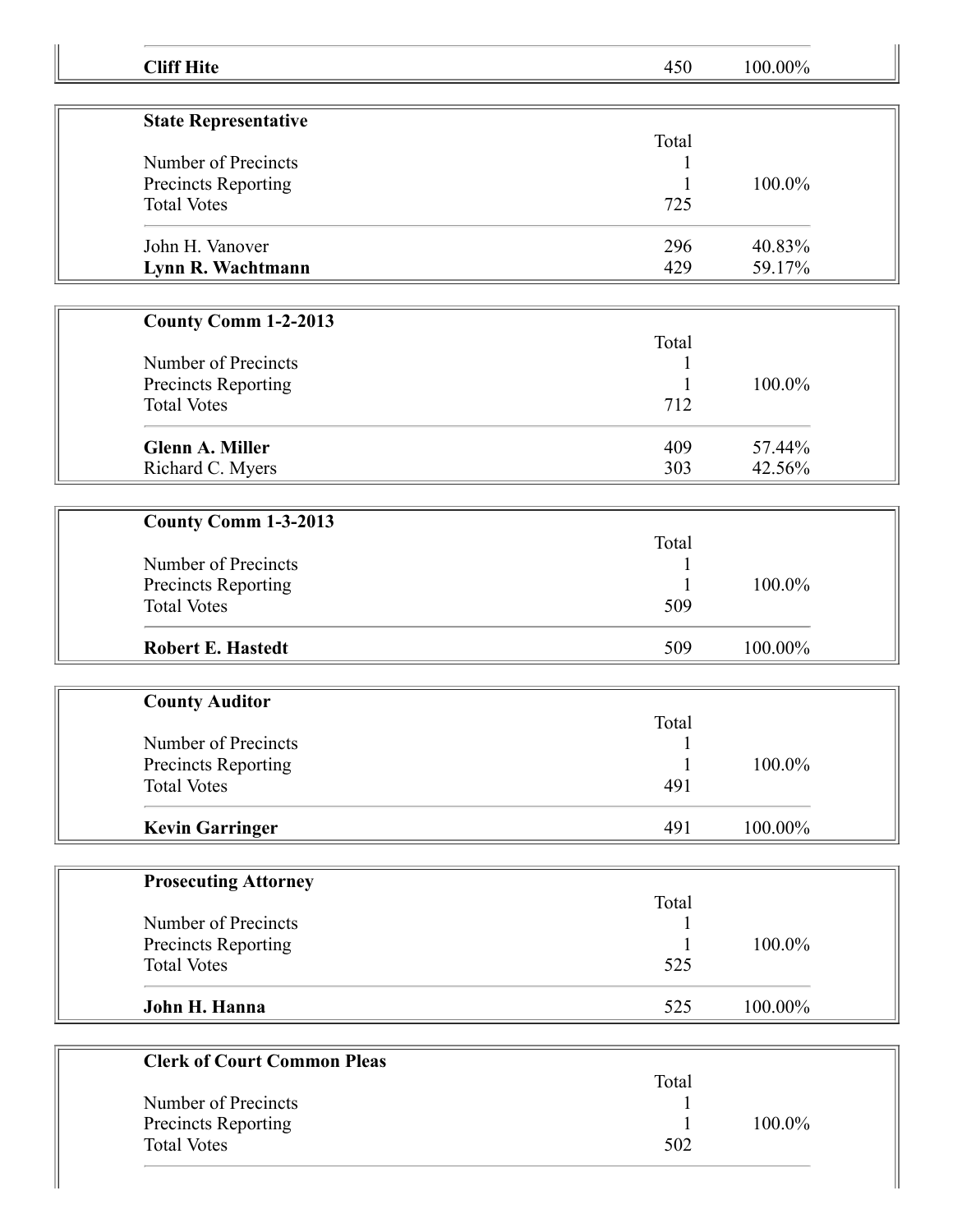| <b>Connie L. Schnitkey</b>      | 502          | 100.00% |  |
|---------------------------------|--------------|---------|--|
|                                 |              |         |  |
| <b>Sheriff</b>                  | Total        |         |  |
| Number of Precincts             |              |         |  |
| Precincts Reporting             | 1            | 100.0%  |  |
| <b>Total Votes</b>              | 744          |         |  |
|                                 |              |         |  |
| <b>Michael Bodenbender</b>      | 537          | 72.18%  |  |
| John J. Nye                     | 207          | 27.82%  |  |
| <b>County Recorder</b>          |              |         |  |
|                                 | Total        |         |  |
| Number of Precincts             |              |         |  |
| Precincts Reporting             |              | 100.0%  |  |
| <b>Total Votes</b>              | 525          |         |  |
| Sara L. Myles                   | 525          | 100.00% |  |
|                                 |              |         |  |
| <b>County Treasurer</b>         |              |         |  |
|                                 | Total        |         |  |
| Number of Precincts             |              |         |  |
| Precincts Reporting             |              | 100.0%  |  |
| <b>Total Votes</b>              | 715          |         |  |
| Zachary T. Riley                | 264          | 36.92%  |  |
| <b>Calvin G. Spiess</b>         | 451          | 63.08%  |  |
|                                 |              |         |  |
| <b>County Engineer</b>          |              |         |  |
|                                 | Total        |         |  |
| Number of Precincts             |              |         |  |
| Precincts Reporting             | $\mathbf{1}$ | 100.0%  |  |
| <b>Total Votes</b>              | 520          |         |  |
| <b>Timothy J. Schumm</b>        | 520          | 100.00% |  |
|                                 |              |         |  |
| <b>County Coroner</b>           |              |         |  |
|                                 | Total        |         |  |
| Number of Precincts             |              |         |  |
| Precincts Reporting             |              | 100.0%  |  |
| <b>Total Votes</b>              | 507          |         |  |
| <b>Marek Skoskiewicz</b>        | 507          | 100.00% |  |
|                                 |              |         |  |
| <b>State Board of Education</b> |              |         |  |
|                                 | Total        |         |  |
| Number of Precincts             |              |         |  |
| Precincts Reporting             |              | 100.0%  |  |
| <b>Total Votes</b>              | 521          |         |  |
| <b>Stanley Jackson</b>          | 192          | 36.85%  |  |
|                                 |              |         |  |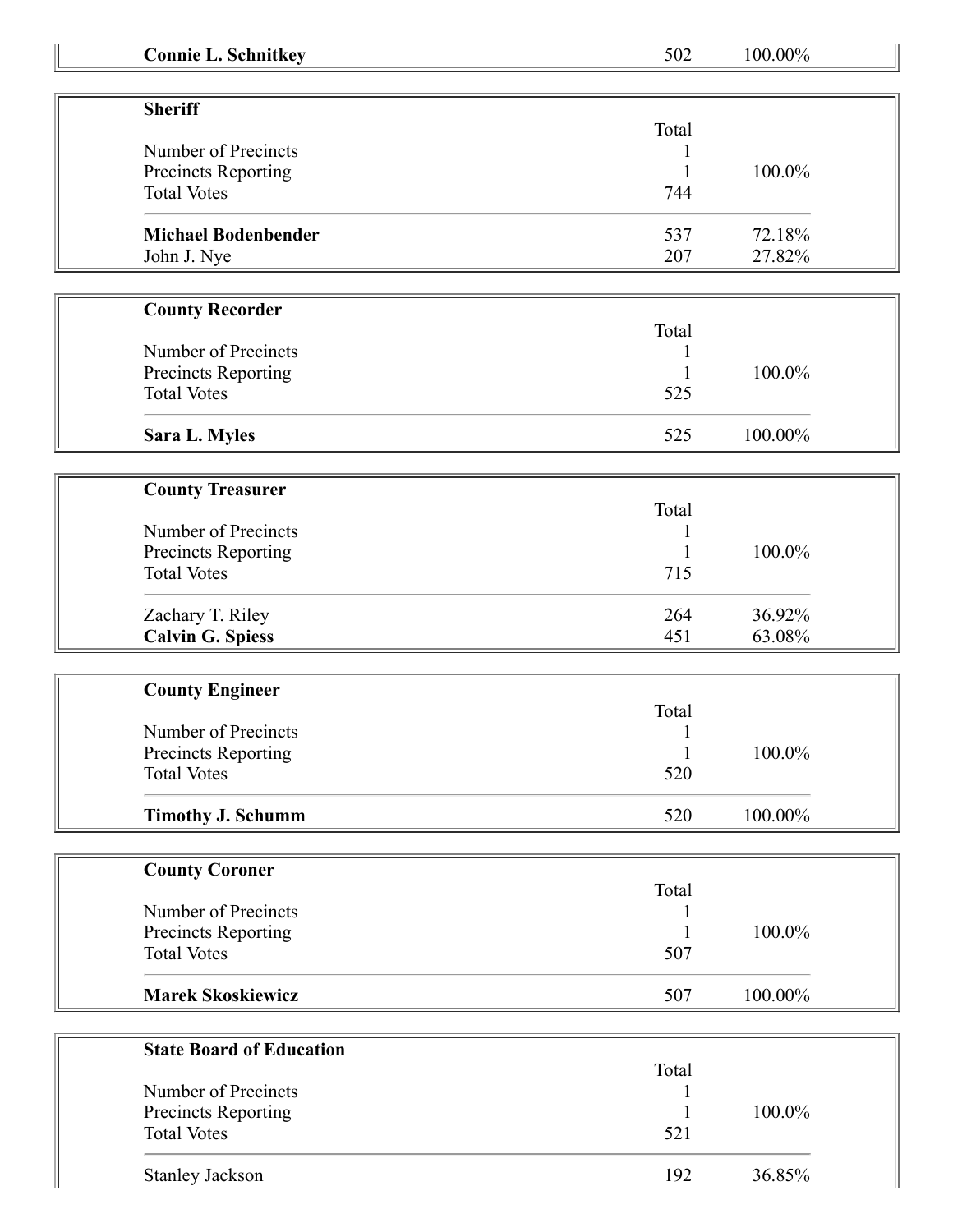| Justice Sup Crt 1-1-2013  |       |           |
|---------------------------|-------|-----------|
|                           | Total |           |
| Number of Precincts       |       |           |
| Precincts Reporting       |       | $100.0\%$ |
| <b>Total Votes</b>        | 568   |           |
| <b>Terrence O"Donnell</b> | 437   | 76.94%    |
| Mike Skindell             | 131   | 23.06%    |

## **Justice Sup Crt 1-2-2013**

| Number of Precincts<br>Precincts Reporting<br><b>Total Votes</b> | Total<br>576 | 100.0% |
|------------------------------------------------------------------|--------------|--------|
| Robert R. Cupp                                                   | 272          | 47.22% |
| William M. O'Neill                                               | 304          | 52.78% |

## **Justice Sup Crt 12-31-2014**

|                            | Total |        |  |
|----------------------------|-------|--------|--|
| Number of Precincts        |       |        |  |
| <b>Precincts Reporting</b> |       | 100.0% |  |
| <b>Total Votes</b>         | 558   |        |  |
| <b>Yvette McGee Brown</b>  | 190   | 34.05% |  |
| <b>Sharon L. Kennedy</b>   | 368   | 65.95% |  |

| <b>Judge of Court of Appeals</b> |       |         |  |
|----------------------------------|-------|---------|--|
|                                  | Total |         |  |
| Number of Precincts              |       |         |  |
| Precincts Reporting              |       | 100.0%  |  |
| <b>Total Votes</b>               | 442   |         |  |
| John R. Willamowski              | 442   | 100.00% |  |

| <b>State Issue 1</b> |       |        |
|----------------------|-------|--------|
|                      | Total |        |
| Number of Precincts  |       |        |
| Precincts Reporting  |       | 100.0% |
| <b>Total Votes</b>   | 675   |        |
| <b>YES</b>           | 229   | 33.93% |
| NO                   | 446   | 66.07% |

| <b>State Issue 2</b>       |       |        |
|----------------------------|-------|--------|
|                            | Total |        |
| Number of Precincts        |       |        |
| <b>Precincts Reporting</b> |       | 100.0% |
| <b>Total Votes</b>         | 702   |        |